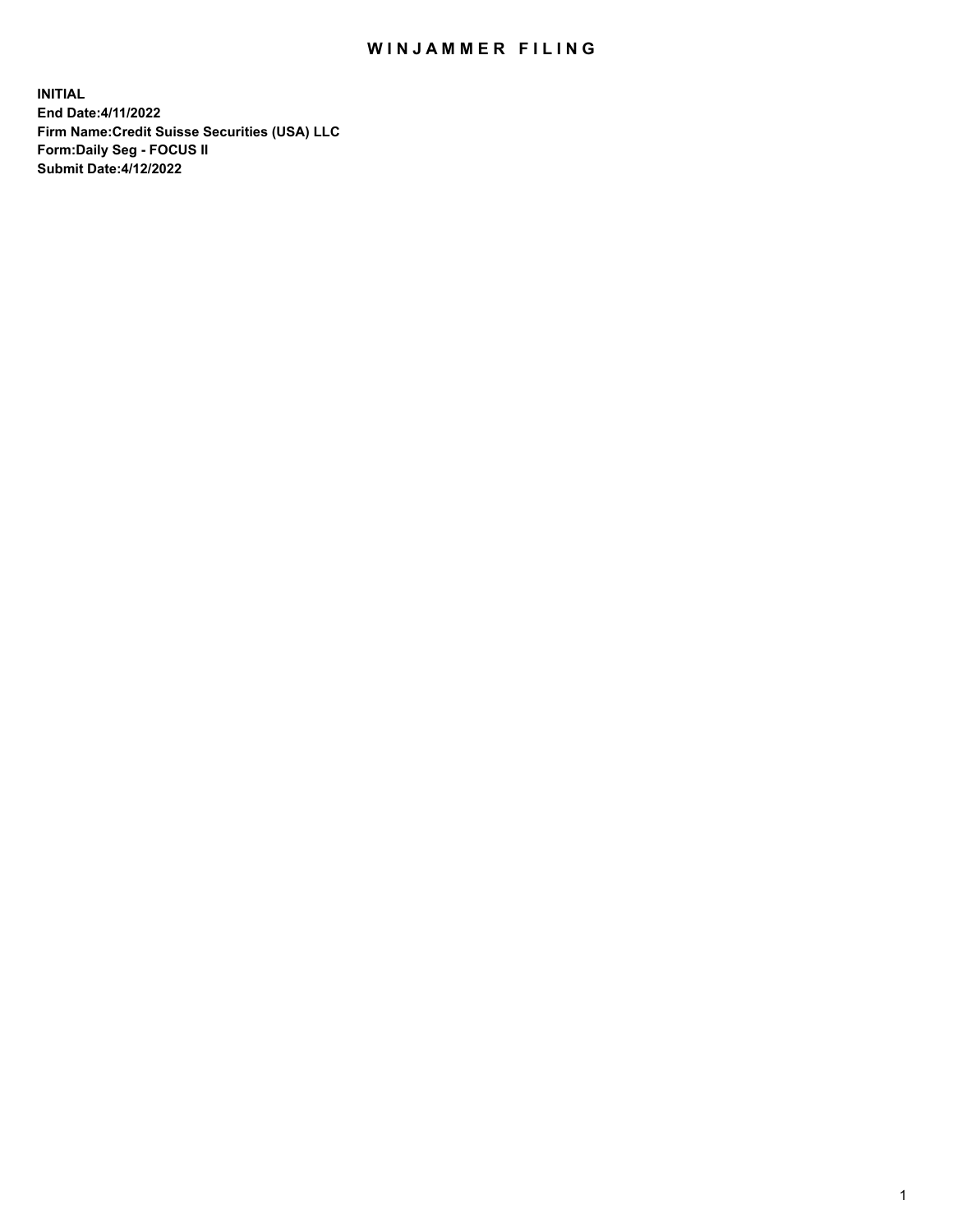**INITIAL End Date:4/11/2022** 

#### **Firm Name:Credit Suisse Securities (USA) LLC Form:Daily Seg - FOCUS II Submit Date:4/12/2022**

#### **Daily Segregation - Cover Page**

| Name of Company                                                                                                                                                                                                                                                                                                                  | <b>Credit Suisse Securities (USA)</b><br><b>LLC</b>                   |
|----------------------------------------------------------------------------------------------------------------------------------------------------------------------------------------------------------------------------------------------------------------------------------------------------------------------------------|-----------------------------------------------------------------------|
| <b>Contact Name</b>                                                                                                                                                                                                                                                                                                              | <b>Alexander Baptiste</b>                                             |
| <b>Contact Phone Number</b>                                                                                                                                                                                                                                                                                                      | 919-994-6223                                                          |
| <b>Contact Email Address</b>                                                                                                                                                                                                                                                                                                     | alexander.baptiste@credit-suiss<br>e.com                              |
| FCM's Customer Segregated Funds Residual Interest Target (choose one):<br>a. Minimum dollar amount: ; or<br>b. Minimum percentage of customer segregated funds required:% ; or<br>c. Dollar amount range between: and; or<br>d. Percentage range of customer segregated funds required between:% and%.                           | $\frac{0}{5}$<br>0 <sub>0</sub><br>0 <sub>0</sub>                     |
| FCM's Customer Secured Amount Funds Residual Interest Target (choose one):<br>a. Minimum dollar amount: ; or<br>b. Minimum percentage of customer secured funds required:% ; or<br>c. Dollar amount range between: and; or<br>d. Percentage range of customer secured funds required between:% and%.                             | $\frac{0}{5}$<br>$\underline{0}$<br>$\underline{0}$<br>0 <sub>0</sub> |
| FCM's Cleared Swaps Customer Collateral Residual Interest Target (choose one):<br>a. Minimum dollar amount: ; or<br>b. Minimum percentage of cleared swaps customer collateral required:% ; or<br>c. Dollar amount range between: and; or<br>d. Percentage range of cleared swaps customer collateral required between: % and %. | $\frac{0}{5}$<br>0 <sub>0</sub><br>0 <sub>0</sub>                     |

Attach supporting documents CH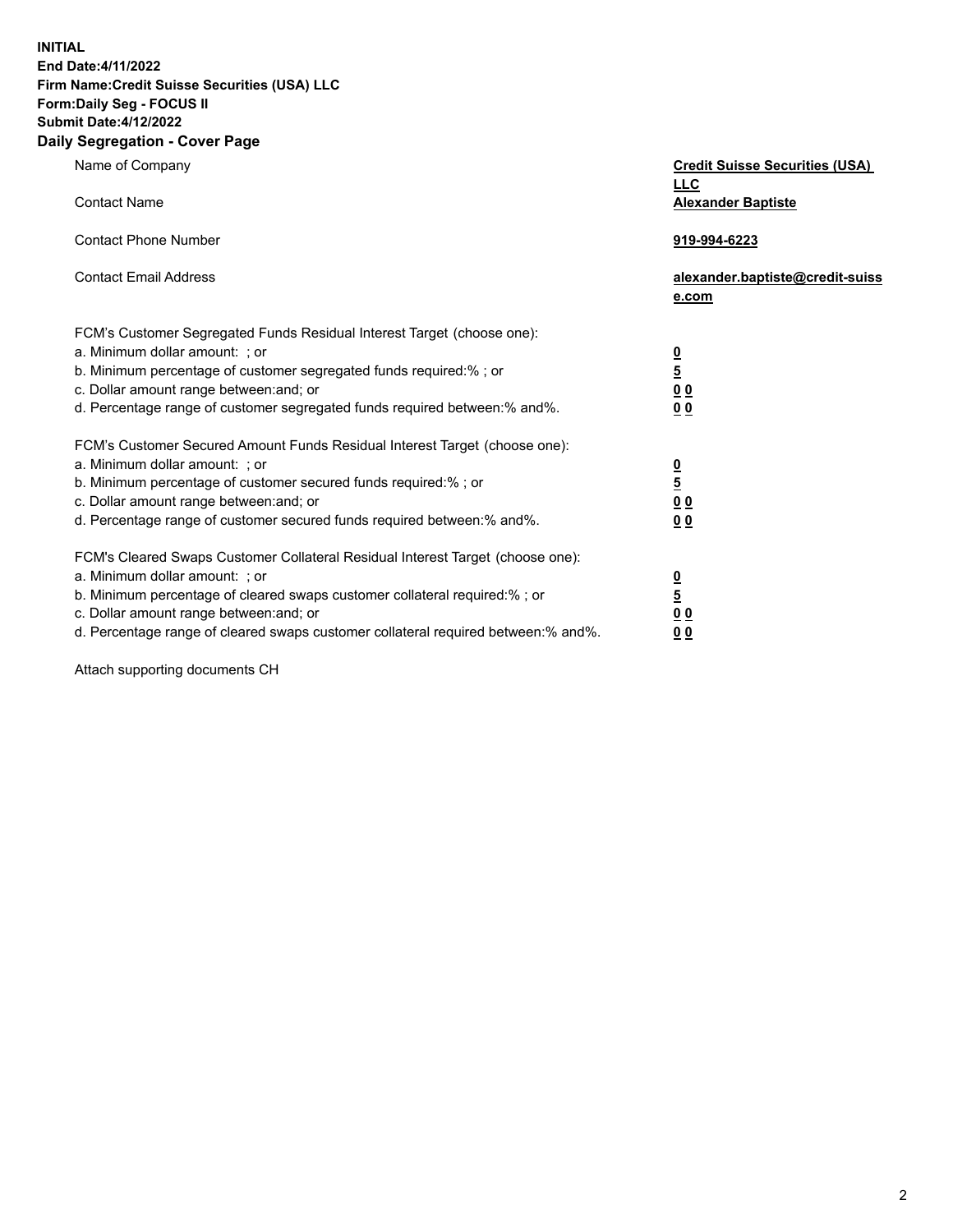## **INITIAL End Date:4/11/2022 Firm Name:Credit Suisse Securities (USA) LLC Form:Daily Seg - FOCUS II Submit Date:4/12/2022**

## **Daily Segregation - Secured Amounts**

|     | Foreign Futures and Foreign Options Secured Amounts                                                        |                                   |
|-----|------------------------------------------------------------------------------------------------------------|-----------------------------------|
|     | Amount required to be set aside pursuant to law, rule or regulation of a foreign                           | $0$ [7305]                        |
|     | government or a rule of a self-regulatory organization authorized thereunder                               |                                   |
| 1.  | Net ledger balance - Foreign Futures and Foreign Option Trading - All Customers                            |                                   |
|     | A. Cash                                                                                                    | 2,940,140,716 [7315]              |
|     | B. Securities (at market)                                                                                  | 28,634,196 [7317]                 |
| 2.  | Net unrealized profit (loss) in open futures contracts traded on a foreign board of trade                  | $-1,686,915,482$ [7325]           |
| 3.  | Exchange traded options                                                                                    |                                   |
|     | a. Market value of open option contracts purchased on a foreign board of trade                             | <b>127</b> [7335]                 |
|     | b. Market value of open contracts granted (sold) on a foreign board of trade                               | $0$ [7337]                        |
| 4.  | Net equity (deficit) (add lines 1. 2. and 3.)                                                              | 1,281,859,557 [7345]              |
| 5.  | Account liquidating to a deficit and account with a debit balances - gross amount                          | 345,842,678 [7351]                |
|     | Less: amount offset by customer owned securities                                                           | -345,806,792 [7352] 35,886 [7354] |
| 6.  | Amount required to be set aside as the secured amount - Net Liquidating Equity                             | 1,281,895,443 [7355]              |
|     | Method (add lines 4 and 5)                                                                                 |                                   |
| 7.  | Greater of amount required to be set aside pursuant to foreign jurisdiction (above) or line                | 1,281,895,444 [7360]              |
|     | 6.                                                                                                         |                                   |
|     | FUNDS DEPOSITED IN SEPARATE REGULATION 30.7 ACCOUNTS                                                       |                                   |
| 1.  | Cash in banks                                                                                              |                                   |
|     | A. Banks located in the United States                                                                      | 18,508,556 [7500]                 |
|     | B. Other banks qualified under Regulation 30.7                                                             | 348,121,902 [7520] 366,630,458    |
|     |                                                                                                            | [7530]                            |
| 2.  | <b>Securities</b>                                                                                          |                                   |
|     | A. In safekeeping with banks located in the United States                                                  | 28,634,196 [7540]                 |
|     | B. In safekeeping with other banks qualified under Regulation 30.7                                         | 0 [7560] 28,634,196 [7570]        |
| 3.  | Equities with registered futures commission merchants                                                      |                                   |
|     | A. Cash                                                                                                    | $0$ [7580]                        |
|     | <b>B.</b> Securities                                                                                       | $0$ [7590]                        |
|     | C. Unrealized gain (loss) on open futures contracts                                                        | $0$ [7600]                        |
|     | D. Value of long option contracts                                                                          | $0$ [7610]                        |
|     | E. Value of short option contracts                                                                         | 0 [7615] 0 [7620]                 |
| 4.  | Amounts held by clearing organizations of foreign boards of trade                                          |                                   |
|     | A. Cash                                                                                                    | $0$ [7640]                        |
|     | <b>B.</b> Securities                                                                                       | $0$ [7650]                        |
|     | C. Amount due to (from) clearing organization - daily variation                                            | $0$ [7660]                        |
|     | D. Value of long option contracts                                                                          | $0$ [7670]                        |
|     | E. Value of short option contracts                                                                         | 0 [7675] 0 [7680]                 |
| 5.  | Amounts held by members of foreign boards of trade                                                         |                                   |
|     | A. Cash                                                                                                    | 3,071,884,371 [7700]              |
|     | <b>B.</b> Securities                                                                                       | $0$ [7710]                        |
|     | C. Unrealized gain (loss) on open futures contracts                                                        | -1,778,623,642 [7720]             |
|     | D. Value of long option contracts                                                                          | 127 [7730]                        |
|     | E. Value of short option contracts                                                                         | 0 [7735] 1,293,260,856 [7740]     |
| 6.  | Amounts with other depositories designated by a foreign board of trade                                     | 0 [7760]                          |
| 7.  | Segregated funds on hand                                                                                   | $0$ [7765]                        |
| 8.  | Total funds in separate section 30.7 accounts                                                              | 1,688,525,510 [7770]              |
| 9.  | Excess (deficiency) Set Aside for Secured Amount (subtract line 7 Secured Statement<br>Page 1 from Line 8) | 406,630,066 [7380]                |
| 10. | Management Target Amount for Excess funds in separate section 30.7 accounts                                | 64,094,772 [7780]                 |

11. Excess (deficiency) funds in separate 30.7 accounts over (under) Management Target **342,535,294** [7785]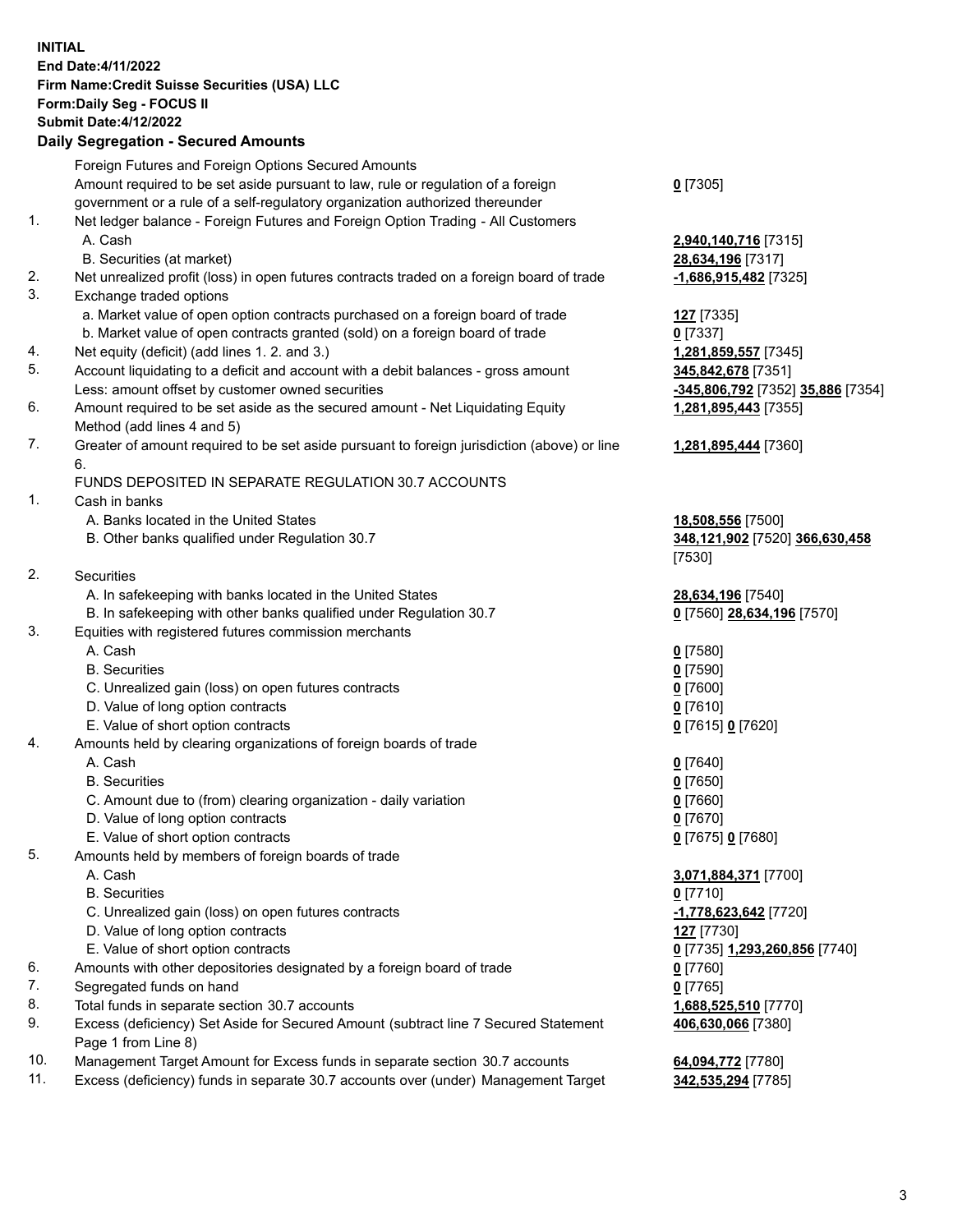**INITIAL End Date:4/11/2022 Firm Name:Credit Suisse Securities (USA) LLC Form:Daily Seg - FOCUS II Submit Date:4/12/2022 Daily Segregation - Segregation Statement** SEGREGATION REQUIREMENTS(Section 4d(2) of the CEAct) 1. Net ledger balance A. Cash **698,241,648** [7010] B. Securities (at market) **356,669,079** [7020] 2. Net unrealized profit (loss) in open futures contracts traded on a contract market **-189,222,800** [7030] 3. Exchange traded options A. Add market value of open option contracts purchased on a contract market **54,381,912** [7032] B. Deduct market value of open option contracts granted (sold) on a contract market **-51,937,598** [7033] 4. Net equity (deficit) (add lines 1, 2 and 3) **868,132,241** [7040] 5. Accounts liquidating to a deficit and accounts with debit balances - gross amount **34,925,272** [7045] Less: amount offset by customer securities **-34,911,249** [7047] **14,023** [7050] 6. Amount required to be segregated (add lines 4 and 5) **868,146,264** [7060] FUNDS IN SEGREGATED ACCOUNTS 7. Deposited in segregated funds bank accounts A. Cash **111,769,261** [7070] B. Securities representing investments of customers' funds (at market) **0** [7080] C. Securities held for particular customers or option customers in lieu of cash (at market) **337,522,470** [7090] 8. Margins on deposit with derivatives clearing organizations of contract markets A. Cash **674,751,373** [7100] B. Securities representing investments of customers' funds (at market) **0** [7110] C. Securities held for particular customers or option customers in lieu of cash (at market) **19,146,609** [7120] 9. Net settlement from (to) derivatives clearing organizations of contract markets **-6,455,938** [7130] 10. Exchange traded options A. Value of open long option contracts **54,381,912** [7132] B. Value of open short option contracts **-51,937,598** [7133] 11. Net equities with other FCMs A. Net liquidating equity **162,053** [7140] B. Securities representing investments of customers' funds (at market) **0** [7160] C. Securities held for particular customers or option customers in lieu of cash (at market) **0** [7170] 12. Segregated funds on hand **0** [7150] 13. Total amount in segregation (add lines 7 through 12) **1,139,340,142** [7180] 14. Excess (deficiency) funds in segregation (subtract line 6 from line 13) **271,193,878** [7190] 15. Management Target Amount for Excess funds in segregation **43,407,313** [7194] 16. Excess (deficiency) funds in segregation over (under) Management Target Amount **227,786,565** [7198]

Excess

4